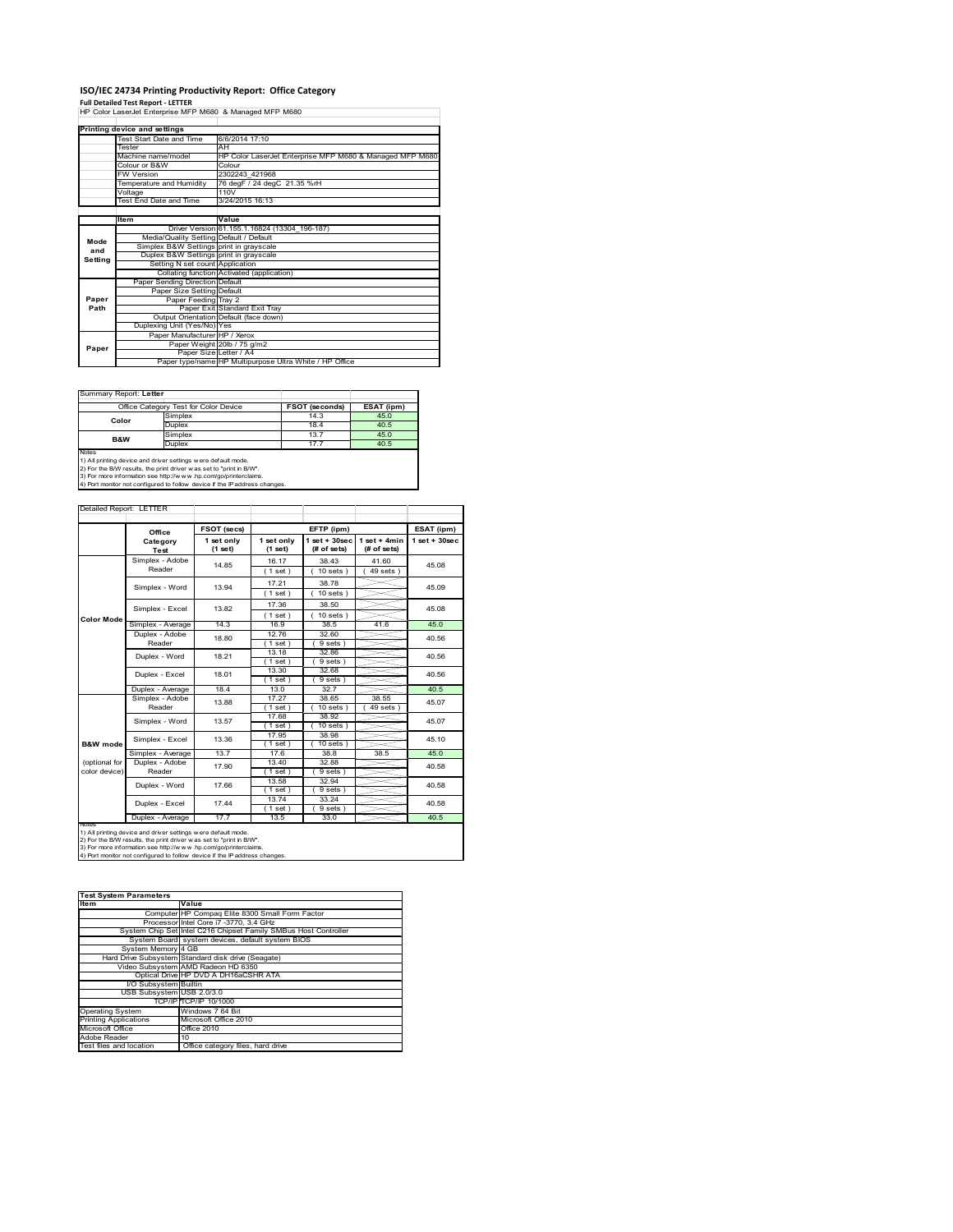# **ISO/IEC 24734 Printing Productivity Report: Office Category Full Detailed Test Report ‐ A4** HP Color LaserJet Enterprise MFP M680 & Managed MFP M680

|         | Printing device and settings            |                                                          |  |  |  |
|---------|-----------------------------------------|----------------------------------------------------------|--|--|--|
|         | Test Start Date and Time                | 6/6/2014 17:10                                           |  |  |  |
|         | Tester                                  | AH                                                       |  |  |  |
|         | Machine name/model                      | HP Color LaserJet Enterprise MFP M680 & Managed MFP M680 |  |  |  |
|         | Colour or B&W                           | Colour                                                   |  |  |  |
|         | <b>FW Version</b>                       | 2302243 421968                                           |  |  |  |
|         | Temperature and Humidity                | 76 degF / 24 degC 21.35 %rH                              |  |  |  |
|         | Voltage                                 | 110V                                                     |  |  |  |
|         | Test End Date and Time                  | 3/24/2015 16:13                                          |  |  |  |
|         |                                         |                                                          |  |  |  |
|         | Item                                    | Value                                                    |  |  |  |
|         |                                         | Driver Version 61.155.1.16824 (13304 196-187)            |  |  |  |
| Mode    | Media/Quality Setting Default / Default |                                                          |  |  |  |
| and     | Simplex B&W Settings print in grayscale |                                                          |  |  |  |
| Setting | Duplex B&W Settings print in grayscale  |                                                          |  |  |  |
|         | Setting N set count Application         |                                                          |  |  |  |
|         |                                         | Collating function Activated (application)               |  |  |  |
|         | Paper Sending Direction Default         |                                                          |  |  |  |
|         | Paper Size Setting Default              |                                                          |  |  |  |
| Paper   | Paper Feeding Tray 2                    |                                                          |  |  |  |
| Path    |                                         | Paper Exit Standard Exit Tray                            |  |  |  |
|         |                                         | Output Orientation Default (face down)                   |  |  |  |
|         | Duplexing Unit (Yes/No) Yes             |                                                          |  |  |  |
|         | Paper Manufacturer HP / Xerox           |                                                          |  |  |  |
| Paper   |                                         | Paper Weight 20lb / 75 g/m2                              |  |  |  |
|         |                                         | Paper Size Letter / A4                                   |  |  |  |
|         |                                         | Paper type/name HP Multipurpose Ultra White / HP Office  |  |  |  |

Summary Report: **A4**

|                                                                     | Office Category Test for Color Device                                      | <b>FSOT (seconds)</b> | ESAT (ipm) |  |  |  |
|---------------------------------------------------------------------|----------------------------------------------------------------------------|-----------------------|------------|--|--|--|
| Colour                                                              | Simplex                                                                    | 14.4                  | 42.7       |  |  |  |
|                                                                     | Duplex                                                                     | 18.9                  | 38.6       |  |  |  |
| <b>B&amp;W</b>                                                      | Simplex                                                                    | 13.9                  | 42.7       |  |  |  |
|                                                                     | Duplex                                                                     | 18.1                  | 38.6       |  |  |  |
| Notes                                                               |                                                                            |                       |            |  |  |  |
|                                                                     | 1) All printing device and driver settings w ere default mode.             |                       |            |  |  |  |
| 2) For the B/W results, the print driver was set to "print in B/W". |                                                                            |                       |            |  |  |  |
|                                                                     | 3) For more information see http://www.hp.com/go/printerclaims.            |                       |            |  |  |  |
|                                                                     | 4) Port monitor not configured to follow device if the IP address changes. |                       |            |  |  |  |

|               |                                             |                       |                       |                                   |                               | ESAT (ipm)        |  |
|---------------|---------------------------------------------|-----------------------|-----------------------|-----------------------------------|-------------------------------|-------------------|--|
|               | Office                                      | FSOT (secs)           |                       | EFTP (ipm)                        |                               |                   |  |
|               | Category<br>Test                            | 1 set only<br>(1 set) | 1 set only<br>(1 set) | $1$ set + $30$ sec<br>(# of sets) | $1$ set + 4min<br>(# of sets) | $1$ set $+30$ sec |  |
|               | Simplex - Adobe<br>Reader                   | 14.67                 | 16.35                 | 36.07                             | 39.39                         | 42.70             |  |
|               |                                             |                       | (1 set)               | 9 sets                            | $47$ sets $)$                 |                   |  |
|               | Simplex - Word                              | 14.28                 | 16.80                 | 36.41                             |                               | 42.71             |  |
|               |                                             |                       | (1 set)               | 9 sets)                           |                               |                   |  |
|               |                                             |                       | 16.90                 | 36.45                             |                               |                   |  |
| Colour        | Simplex - Excel                             | 14.20                 | (1 set)               | 9 sets                            |                               | 42.73             |  |
| Mode          | Simplex - Average                           | 14.4                  | 16.6                  | 36.3                              | 39.3                          | 42.7              |  |
|               | Duplex - Adobe                              | 19.71                 | 12.18                 | 31.24                             |                               | 38.66             |  |
|               | Reader                                      |                       | (1 set)               | $9 sets$ )                        |                               |                   |  |
|               | Duplex - Word                               | 18.58                 | 12.90                 | 31.62                             |                               | 38.66             |  |
|               |                                             |                       | (1 set )              | $9 sets$ )                        |                               |                   |  |
|               | Duplex - Excel                              | 18.41                 | 13.02                 | 31.62                             |                               | 38.66             |  |
|               |                                             |                       | $1$ set)              | 9 sets                            |                               |                   |  |
|               | Duplex - Average                            | 18.9                  | 12.7                  | 31.4                              |                               | 38.6              |  |
|               | Simplex - Adobe<br>Reader<br>Simplex - Word | 14.08                 | 17.03                 | 36.39                             | 36.49                         | 42.72             |  |
|               |                                             |                       | $1$ set $)$           | 9 sets)                           | $47$ sets $)$                 |                   |  |
|               |                                             | 13.73                 | 17.47                 | 36.74                             |                               | 42.71             |  |
|               |                                             |                       | $1$ set)              | 9 sets)                           |                               |                   |  |
|               | Simplex - Excel                             | 13.63                 | 17.59                 | 36.83                             |                               | 42.71             |  |
| B&W mode      |                                             |                       | $1$ set)              | 9 sets 1                          |                               |                   |  |
|               | Simplex - Average                           | 13.9                  | 17.3                  | 36.6                              | 36.4                          | 42.7              |  |
| (optional for | Duplex - Adobe                              | 18.33                 | 13.08                 | 31.56                             |                               | 38.66             |  |
| color device) | Reader                                      |                       | $1$ set)              | 9 sets)                           |                               |                   |  |
|               | Duplex - Word                               | 18.05                 | 13.28                 | 31.84                             |                               | 38.66             |  |
|               |                                             |                       | $1$ set               | 9 sets)                           |                               |                   |  |
|               | Duplex - Excel                              | 17.87                 | 13.42<br>$1$ set $)$  | 31.88<br>9 sets                   |                               | 38.66             |  |
|               | Duplex - Average                            | 18.1                  | 13.2                  | 31.7                              |                               | 386               |  |
| <b>NOtes</b>  |                                             |                       |                       |                                   |                               |                   |  |

| <b>Test System Parameters</b> |                                                                 |  |  |  |
|-------------------------------|-----------------------------------------------------------------|--|--|--|
| Item                          | Value                                                           |  |  |  |
|                               | Computer HP Compaq Elite 8300 Small Form Factor                 |  |  |  |
|                               | Processor Intel Core i7 -3770, 3.4 GHz                          |  |  |  |
|                               | System Chip Set Intel C216 Chipset Family SMBus Host Controller |  |  |  |
|                               | System Board system devices, default system BIOS                |  |  |  |
| System Memory 4 GB            |                                                                 |  |  |  |
|                               | Hard Drive Subsystem Standard disk drive (Seagate)              |  |  |  |
|                               | Video Subsystem AMD Radeon HD 6350                              |  |  |  |
|                               | Optical Drive HP DVD A DH16aCSHR ATA                            |  |  |  |
| I/O Subsystem Builtin         |                                                                 |  |  |  |
| USB Subsystem USB 2.0/3.0     |                                                                 |  |  |  |
|                               | TCP/IPTCP/IP 10/1000                                            |  |  |  |
| <b>Operating System</b>       | Windows 7 64 Bit                                                |  |  |  |
| <b>Printing Applications</b>  | Microsoft Office 2010                                           |  |  |  |
| Microsoft Office              | Office 2010                                                     |  |  |  |
| Adobe Reader                  | 10                                                              |  |  |  |
| Test files and location       | Office category files, hard drive                               |  |  |  |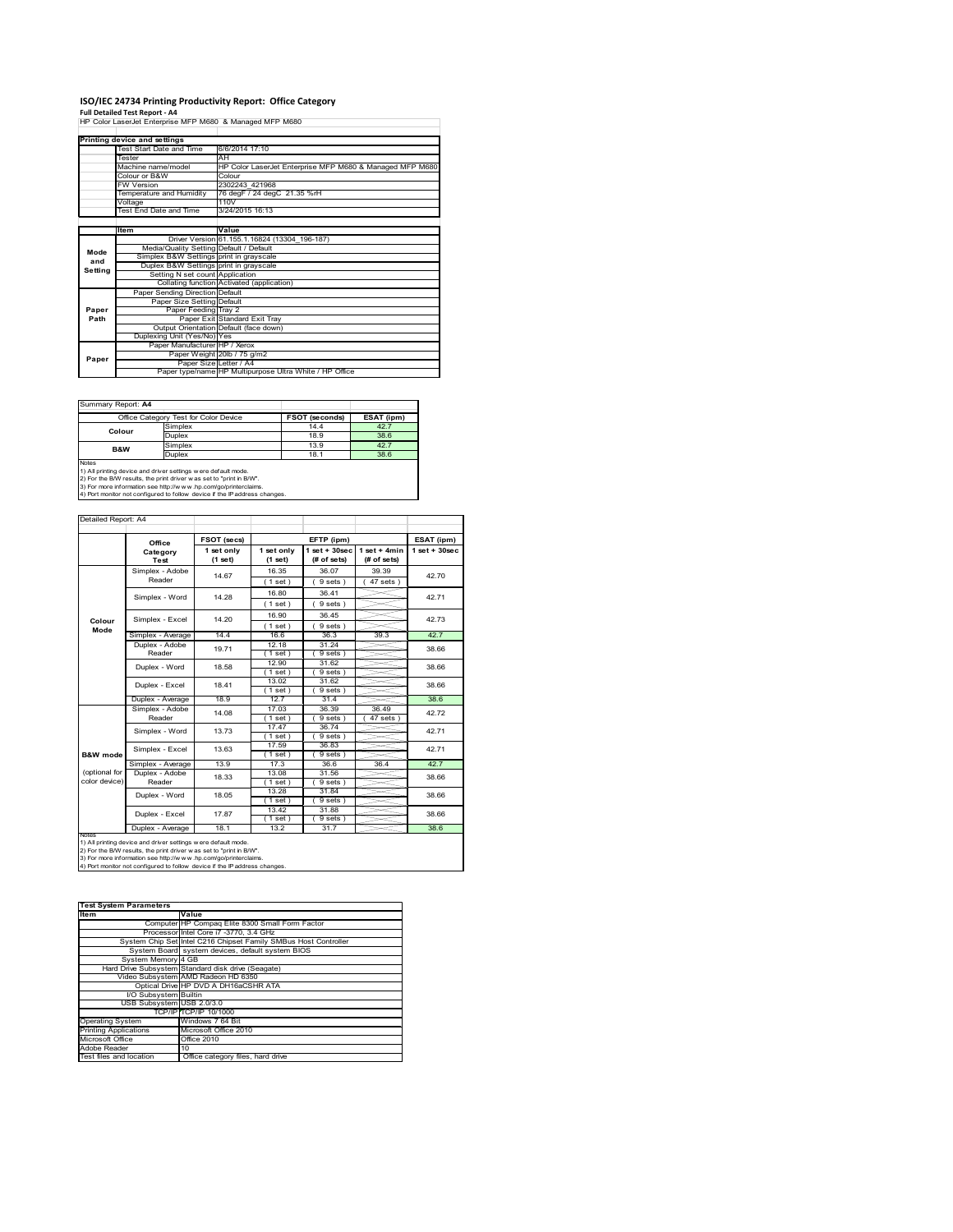#### **ISO/IEC 17629 First Print Out Time Report: Office Category**

**Full Detailed Test Report ‐ LETTER** HP Color LaserJet Enterprise MFP M680 & Managed MFP M680

|                                     | Printing device and settings               |                                                          |  |  |  |  |
|-------------------------------------|--------------------------------------------|----------------------------------------------------------|--|--|--|--|
|                                     | Test Start Date and Time                   | 6/6/2014 17:10                                           |  |  |  |  |
|                                     | Tester                                     | AH                                                       |  |  |  |  |
|                                     | Machine name/model                         | HP Color LaserJet Enterprise MFP M680 & Managed MFP M680 |  |  |  |  |
|                                     | Colour or B&W                              | Colour                                                   |  |  |  |  |
|                                     | <b>FW Version</b>                          | 2302243 421968                                           |  |  |  |  |
|                                     | Configuration (options)                    | Default                                                  |  |  |  |  |
| Controller                          |                                            | 5.48                                                     |  |  |  |  |
|                                     | Printing device page count                 | Not Specified                                            |  |  |  |  |
|                                     | Printing supplies page count Not Specified |                                                          |  |  |  |  |
| Temperature and Humidity<br>Voltage |                                            | 74 degF / 23 degC 17.42 %rH                              |  |  |  |  |
|                                     |                                            | 110V                                                     |  |  |  |  |
|                                     | Test End Date and Time                     | 3/24/2015 16:13                                          |  |  |  |  |
|                                     |                                            |                                                          |  |  |  |  |
|                                     | Item                                       | Value                                                    |  |  |  |  |
| Mode                                | PDL and driver version                     | 61.155.1.16824 (13304 196-187)                           |  |  |  |  |
| and                                 | Print Quality mode                         | default                                                  |  |  |  |  |
| Setting                             | <b>B&amp;W</b> settings                    | default                                                  |  |  |  |  |
|                                     | Paper feed orientation                     | Short Edge                                               |  |  |  |  |
| Paper                               | Paper type setting                         | default                                                  |  |  |  |  |
|                                     | Paper feeding                              | Standard cassette                                        |  |  |  |  |
|                                     | Paper exit                                 | Standard exit tray                                       |  |  |  |  |
| Paper Path                          | Output orientation                         | default (face up or face down)                           |  |  |  |  |

**ISO First Page Out Time Summary Report: Office Category**

| Summary Report: Letter                                                                                                                                                                                                                                                                                                                                           |         |                           |
|------------------------------------------------------------------------------------------------------------------------------------------------------------------------------------------------------------------------------------------------------------------------------------------------------------------------------------------------------------------|---------|---------------------------|
|                                                                                                                                                                                                                                                                                                                                                                  |         | FPOT from Ready (seconds) |
| Color                                                                                                                                                                                                                                                                                                                                                            | Simplex | 991                       |
|                                                                                                                                                                                                                                                                                                                                                                  | Duplex  | 15 25                     |
| Simplex<br><b>B&amp;W</b>                                                                                                                                                                                                                                                                                                                                        |         | 9.17                      |
|                                                                                                                                                                                                                                                                                                                                                                  | Duplex  | 14 96                     |
| Notes<br>1) All printing device and driver settings w ere default mode.<br>2) For the B/W results, the print driver was set to "print in B/W".<br>3) For more information see http://www.hp.com/go/printerclaims.<br>4) Port monitor not configured to follow device if the IP address changes.<br>5) Page counts w ere collected after completion of the tests. |         |                           |

| <b>Detailed Report: LETTER</b><br>FPOT from Ready - Simplex | Word<br>(seconds) | Excel<br>(seconds) | Adobe<br>Reader | Average<br>(seconds) | <b>Delay Time</b> |
|-------------------------------------------------------------|-------------------|--------------------|-----------------|----------------------|-------------------|
|                                                             |                   |                    |                 |                      |                   |
|                                                             |                   |                    | (seconds)       |                      |                   |
|                                                             | 9.53              | 10.08              | 10.10           | 9.91                 | 21 Seconds        |
| FPOT from Ready - Duplex                                    | 15.05             | 14.98              | 15.70           | 15.25                | 21 Seconds        |
| FPOT from Sleep - Simplex                                   |                   |                    | 17.36           |                      | 64 Minutes        |
| Recovery Time                                               |                   |                    | 7.3             |                      |                   |
| FPOT from Off - Simplex                                     |                   |                    | 207.75          |                      |                   |
| Warm-up Time                                                |                   |                    | 197.65          |                      |                   |
| FPOT from Ready - Simplex                                   | 8.96              | 9 15               | 9.39            | 9.17                 | 21 Seconds        |
| FPOT from Ready - Duplex                                    | 14.36             | 14.72              | 15.80           | 14.96                | 21 Seconds        |
| FPOT from Sleep - Simplex                                   |                   |                    | 18.13           |                      | 64 Minutes        |
| Recovery Time                                               |                   |                    | 8.7             |                      |                   |
| FPOT from Off - Simplex                                     |                   |                    | 210.40          |                      |                   |
| Warm-up Time                                                |                   |                    | 201.01          |                      |                   |
|                                                             |                   |                    |                 |                      |                   |

3) For more information see http://w.w.w.hp.com/go/printerclaims.<br>4) Port monitor not configured to follow device if the IP address changes.<br>5) Page counts were collected after completion of the tests.<br>6) Details for FPOT

|                                  | <b>Test System Parameters</b> |                                                       |  |  |  |
|----------------------------------|-------------------------------|-------------------------------------------------------|--|--|--|
|                                  | lte m                         | Value                                                 |  |  |  |
|                                  | Computer                      | HP Compaq Elite 8300 Small Form Factor                |  |  |  |
|                                  | Processor                     | Intel Core i7 -3770, 3.4 GHz                          |  |  |  |
|                                  | System Chip Set               | Intel C216 Chipset Family SMBus Host Controller       |  |  |  |
|                                  | System Board                  | system devices, default system BIOS                   |  |  |  |
| Test                             | <b>System Memory</b>          | 4 GB                                                  |  |  |  |
| System                           | <b>Hard Drive Subsystem</b>   | Standard disk drive (Seagate)                         |  |  |  |
|                                  | Video Subsystem               | AMD Radeon HD 6350                                    |  |  |  |
|                                  | Optical Drive                 | HP DVD A DH16aCSHR ATA                                |  |  |  |
|                                  | I/O Subsystem                 | <b>Builtin</b>                                        |  |  |  |
|                                  | <b>USB Subsystem</b>          | USB 2.0/3.0                                           |  |  |  |
| Printing<br>Device<br>Connection | TCP/IP                        | 10/1000                                               |  |  |  |
|                                  | <b>Operating System</b>       | Windows 7 Business/Ultimate, 64 bit, Build 7601, SP 1 |  |  |  |
|                                  | <b>Printing Applications</b>  | Microsoft Office 2010 SP2                             |  |  |  |
| Software                         |                               | Adobe Reader 10.1.4                                   |  |  |  |
|                                  | <b>Print Driver</b>           | 61.155.1.16824 (13304 196-187)                        |  |  |  |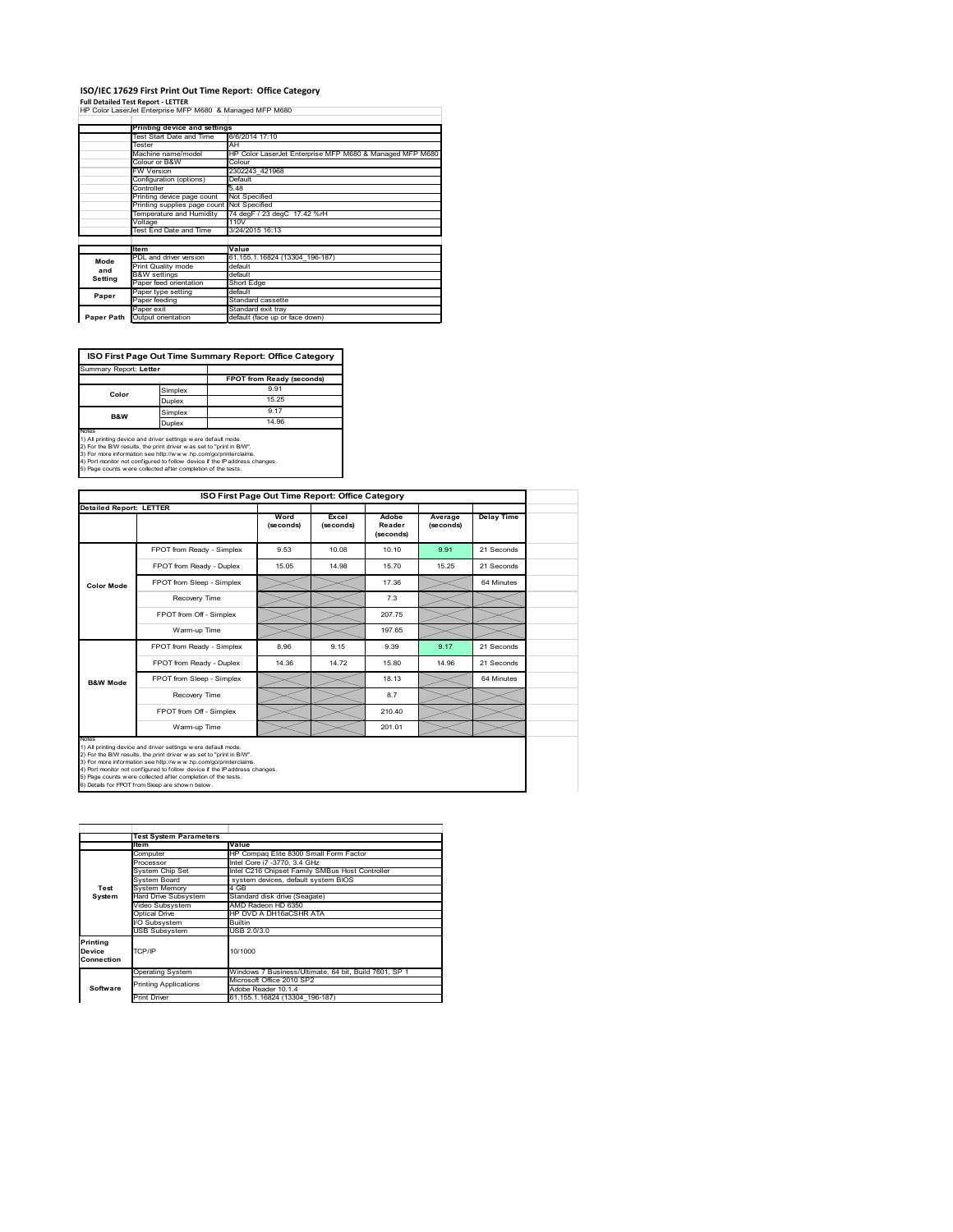# **ISO/IEC 17629 First Print Out Time Report: Office Category Full Detailed Test Report ‐ A4**

|            |                                            | HP Color LaserJet Enterprise MFP M680 & Managed MFP M680 |
|------------|--------------------------------------------|----------------------------------------------------------|
|            | Printing device and settings               |                                                          |
|            | Test Start Date and Time                   | 6/6/2014 17:10                                           |
|            | Tester                                     | AH                                                       |
|            | Machine name/model                         | HP Color LaserJet Enterprise MFP M680 & Managed MFP M680 |
|            | Colour or B&W                              | Colour                                                   |
|            | <b>FW Version</b>                          | 2302243 421968                                           |
|            | Configuration (options)                    | Default                                                  |
|            | Controller                                 | 548                                                      |
|            | Printing device page count                 | Not Specified                                            |
|            | Printing supplies page count Not Specified |                                                          |
|            | Temperature and Humidity                   | 74 degF / 23 degC 17.42 %rH                              |
|            | Voltage                                    | 110V                                                     |
|            | Test End Date and Time                     | 3/24/2015 16:13                                          |
|            |                                            |                                                          |
|            | ltem                                       | Value                                                    |
| Mode       | PDL and driver version                     | 61.155.1.16824 (13304 196-187)                           |
| and        | Print Quality mode                         | default                                                  |
| Setting    | <b>B&amp;W</b> settings                    | default                                                  |
|            | Paper feed orientation                     | Short Edge                                               |
| Paper      | Paper type setting                         | default                                                  |
|            | Paper feeding                              | Standard cassette                                        |
|            | Paper exit                                 | Standard exit tray                                       |
| Paper Path | Output orientation                         | default (face up or face down)                           |

**ISO First Page Out Time Summary Report: Office Category**

| Summary Report: A4 |         |                           |
|--------------------|---------|---------------------------|
|                    |         | FPOT from Ready (seconds) |
|                    | Simplex | 9.90                      |
| Colour             | Duplex  | 15 39                     |
| B&W                | Simplex | 9.31                      |
|                    | Duplex  | 14.64                     |

Notes<br>1) All printing device and driver settings were default mode.<br>2) For the BAV results, the print driver was set to "print in BAV".<br>3) For more information see http://www.hp.com/golprinterclaims.<br>4) Port monitor not co

| Detailed Report: A4 |                           |                   |                    |                              |                      |                   |
|---------------------|---------------------------|-------------------|--------------------|------------------------------|----------------------|-------------------|
|                     |                           | Word<br>(seconds) | Excel<br>(seconds) | Adobe<br>Reader<br>(seconds) | Average<br>(seconds) | <b>Delay Time</b> |
|                     | FPOT from Ready - Simplex | 9.75              | 9.73               | 10.20                        | 9.90                 | 21 Seconds        |
|                     | FPOT from Ready - Duplex  | 15.13             | 15.05              | 15.97                        | 15.39                | 21 Seconds        |
| <b>Color Mode</b>   | FPOT from Sleep - Simplex |                   |                    | 18.00                        |                      | 64 Minutes        |
|                     | Recovery Time             |                   |                    | 7.8                          |                      |                   |
|                     | FPOT from Off - Simplex   |                   |                    | 203.15                       |                      |                   |
|                     | Warm-up Time              |                   |                    | 192.95                       |                      |                   |
|                     | FPOT from Ready - Simplex | 9.07              | 9.20               | 9.65                         | 9.31                 | 21 Seconds        |
|                     | FPOT from Ready - Duplex  | 14.57             | 14 39              | 14.96                        | 14 64                | 21 Seconds        |
| <b>B&amp;W Mode</b> | FPOT from Sleep - Simplex |                   |                    | 17.66                        |                      | 64 Minutes        |
|                     | Recovery Time             |                   |                    | 8.0                          |                      |                   |
|                     | FPOT from Off - Simplex   |                   |                    | 200.38                       |                      |                   |
|                     | Warm-up Time              |                   |                    | 190.73                       |                      |                   |

|                                  | <b>Test System Parameters</b> |                                                       |  |  |  |  |
|----------------------------------|-------------------------------|-------------------------------------------------------|--|--|--|--|
|                                  | ltem                          | Value                                                 |  |  |  |  |
|                                  | Computer                      | HP Compaq Elite 8300 Small Form Factor                |  |  |  |  |
|                                  | Processor                     | Intel Core i7 -3770, 3.4 GHz                          |  |  |  |  |
|                                  | System Chip Set               | Intel C216 Chipset Family SMBus Host Controller       |  |  |  |  |
|                                  | System Board                  | system devices, default system BIOS                   |  |  |  |  |
| Test                             | System Memory                 | 4 GB                                                  |  |  |  |  |
| System                           | Hard Drive Subsystem          | Standard disk drive (Seagate)                         |  |  |  |  |
|                                  | Video Subsystem               | AMD Radeon HD 6350                                    |  |  |  |  |
|                                  | Optical Drive                 | HP DVD A DH16aCSHR ATA                                |  |  |  |  |
|                                  | I/O Subsystem                 | <b>Builtin</b>                                        |  |  |  |  |
|                                  | <b>USB Subsystem</b>          | USB 2.0/3.0                                           |  |  |  |  |
| Printina<br>Device<br>Connection | TCP/IP                        | 10/1000                                               |  |  |  |  |
|                                  | <b>Operating System</b>       | Windows 7 Business/Ultimate, 64 bit, Build 7601, SP 1 |  |  |  |  |
|                                  | <b>Printing Applications</b>  | Microsoft Office 2010 SP2                             |  |  |  |  |
| Software                         |                               | Adobe Reader 10.1.4                                   |  |  |  |  |
|                                  | <b>Print Driver</b>           | 61.155.1.16824 (13304 196-187)                        |  |  |  |  |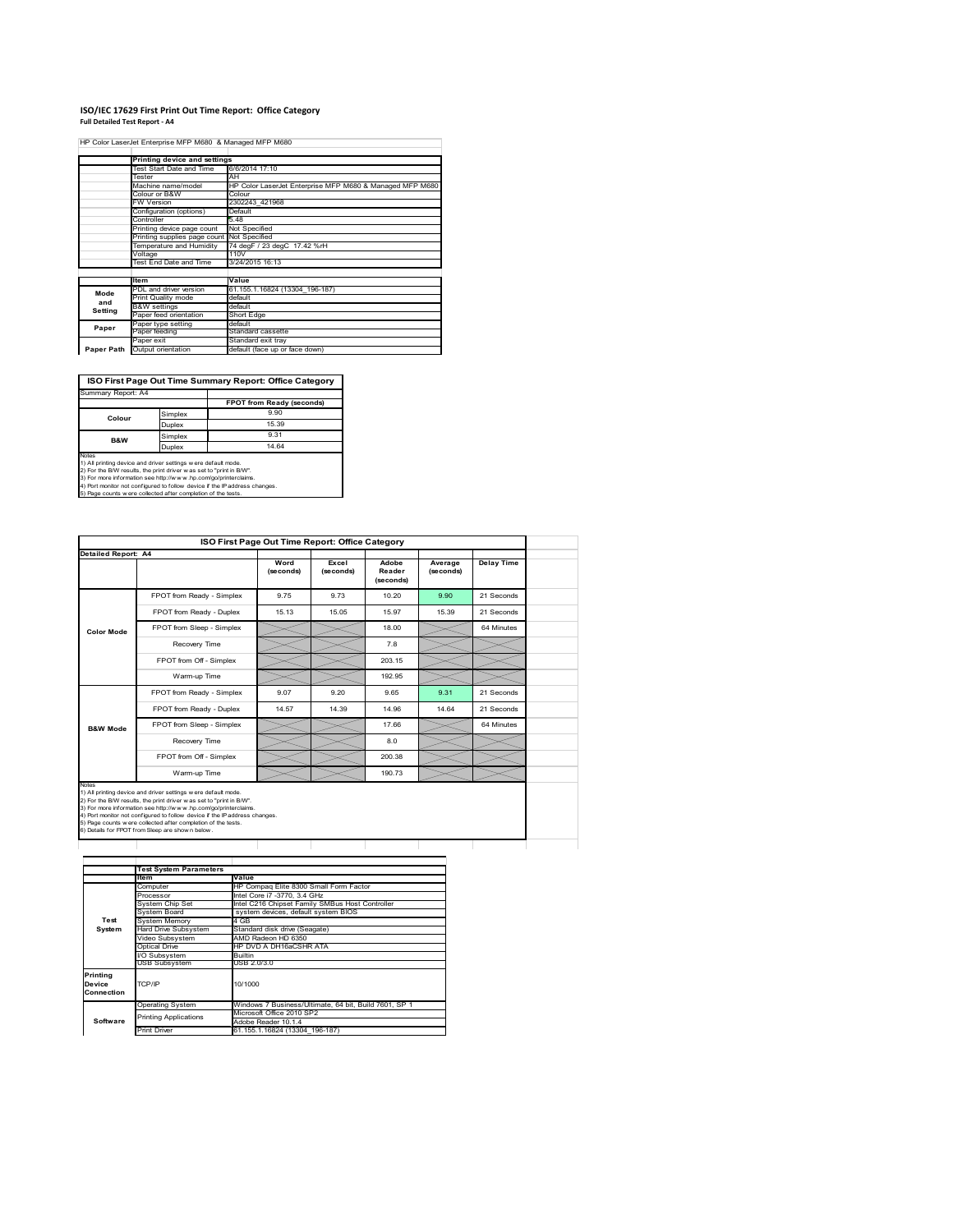#### **ISO/IEC 29183 Copy Productivity Report**

#### **Full Detailed Test Report ‐ LETTER**

|           | HP Color LaserJet Enterprise MFP M680 & Managed MFP M680 |                                                                             |  |  |  |
|-----------|----------------------------------------------------------|-----------------------------------------------------------------------------|--|--|--|
|           |                                                          |                                                                             |  |  |  |
|           | <b>Machine Setup Information</b>                         |                                                                             |  |  |  |
|           | Test Start Date and Time 7/8/2014 10:06                  |                                                                             |  |  |  |
|           | <b>Tester</b> AH                                         |                                                                             |  |  |  |
|           |                                                          | Machine name/model HP Color LaserJet Enterprise MFP M680 & Managed MFP M680 |  |  |  |
|           | Colour or B&W Colour                                     |                                                                             |  |  |  |
|           |                                                          | FW Version 2302243 421968                                                   |  |  |  |
|           | Configuration (options) Not Specified                    |                                                                             |  |  |  |
|           |                                                          | Temperature and Humidity 75 degF / 24 degC 41.11 %rH                        |  |  |  |
|           | Test End Date and Time: 7/10/2014 15:21                  |                                                                             |  |  |  |
|           |                                                          |                                                                             |  |  |  |
|           | Pre-set Item                                             | Pre-set Value                                                               |  |  |  |
|           | Output Resolution Default                                |                                                                             |  |  |  |
|           | Output Quality Default                                   |                                                                             |  |  |  |
| Mode      |                                                          | Copying Mode Colour for Colour and B&W for B&W                              |  |  |  |
|           | Auto Density Adjustment Default                          |                                                                             |  |  |  |
|           |                                                          | Collating function Set in Control Panel                                     |  |  |  |
| Paper     | Paper Sending Direction Default                          |                                                                             |  |  |  |
|           | Paper Type Setting Default                               |                                                                             |  |  |  |
| Paper     | Paper Feeding Tray 2                                     |                                                                             |  |  |  |
| Path      | Paper Exit Default                                       |                                                                             |  |  |  |
|           |                                                          | Face Up Exit Default (face down)                                            |  |  |  |
|           | Fixing Capability Default                                |                                                                             |  |  |  |
| Temporary | Image Quality Stability Default                          |                                                                             |  |  |  |
| Stop      | Capacity of Paper Default                                |                                                                             |  |  |  |
|           | Others None                                              |                                                                             |  |  |  |
|           |                                                          |                                                                             |  |  |  |
|           | Paper Manufacturer HP / Xerox                            |                                                                             |  |  |  |
| Paper     |                                                          | Paper Weight 20lb / 75 g/m2                                                 |  |  |  |
|           | Paper Size Letter / A4                                   |                                                                             |  |  |  |
|           |                                                          | Paper type/name HP Multipurpose Ultra White / HP Office                     |  |  |  |

| Summary Report: Letter                                                      |              |             |
|-----------------------------------------------------------------------------|--------------|-------------|
|                                                                             |              |             |
|                                                                             | <b>sFCOT</b> | sESAT (ipm) |
| Color                                                                       | 9.7          | 45.0        |
| <b>B&amp;W</b>                                                              | 10.1         | 45.0        |
| <b>Notes</b><br>First Copy Out and Copy Speed measured using ISO/IEC 29183, |              |             |

First Copy Out and Copy Speed measured using ISO/IEC 29183,<br>excludes first set of test documents. For more information see<br>http://www.hp.com/go/printerclaims. Exact speed varies depending on<br>the system.configuration and do

|       | Detailed Report: LETTER |              |       |             |                |             |  |
|-------|-------------------------|--------------|-------|-------------|----------------|-------------|--|
|       | <b>Target</b>           | sFCOT (secs) |       | sEFTP (ipm) |                | sESAT (ipm) |  |
|       |                         |              | 1copy | 1copy+30sec | 1copy+4minutes |             |  |
|       | A                       | 9.70         | 6.18  | 36.33       | 43.65          | 45.10       |  |
|       |                         |              |       | 26 sets     | 194 sets       |             |  |
|       | B                       | 9.62         | 6.23  | 36.37       |                | 45.09       |  |
|       |                         |              |       | 26 sets     |                |             |  |
| Color | C                       | 9.63         | 6.22  | 36.06       |                | 45.09       |  |
|       |                         |              |       | 25 sets     |                |             |  |
|       | D                       | 9.64         | 6.21  | 36.37       |                | 45.08       |  |
|       |                         |              |       | 26 sets     |                |             |  |
|       | Average                 | 9.7          | 6.2   | 36.2        | 43.6           | 45.0        |  |
|       | Α                       | 10.38        | 5.77  | 36.55       | 38.49          | 45.10       |  |
|       |                         |              |       | 26 sets     | 194 sets       |             |  |
|       | B                       | 9.21         | 6.51  | 35.70       |                | 45.09       |  |
|       |                         |              |       | 26 sets     |                |             |  |
| B&W   | C                       | 10.41        | 5.75  | 35.76       |                | 45.08       |  |
|       |                         |              |       | 26 sets     |                |             |  |
|       | D                       | 10.37        | 5.78  | 35.98       |                | 45.10       |  |
|       |                         |              |       | 26 sets     |                |             |  |
|       | Average                 | 10.1         | 5.9   | 35.9        | 38.4           | 45.0        |  |

First Copy Out and Copy Speed measured using ISO/IEC 29183, excludes first set of test documents. For more information see<br>http://w w w .hp.com/go/printerclaims. Exact speed varies depending on the system configuration and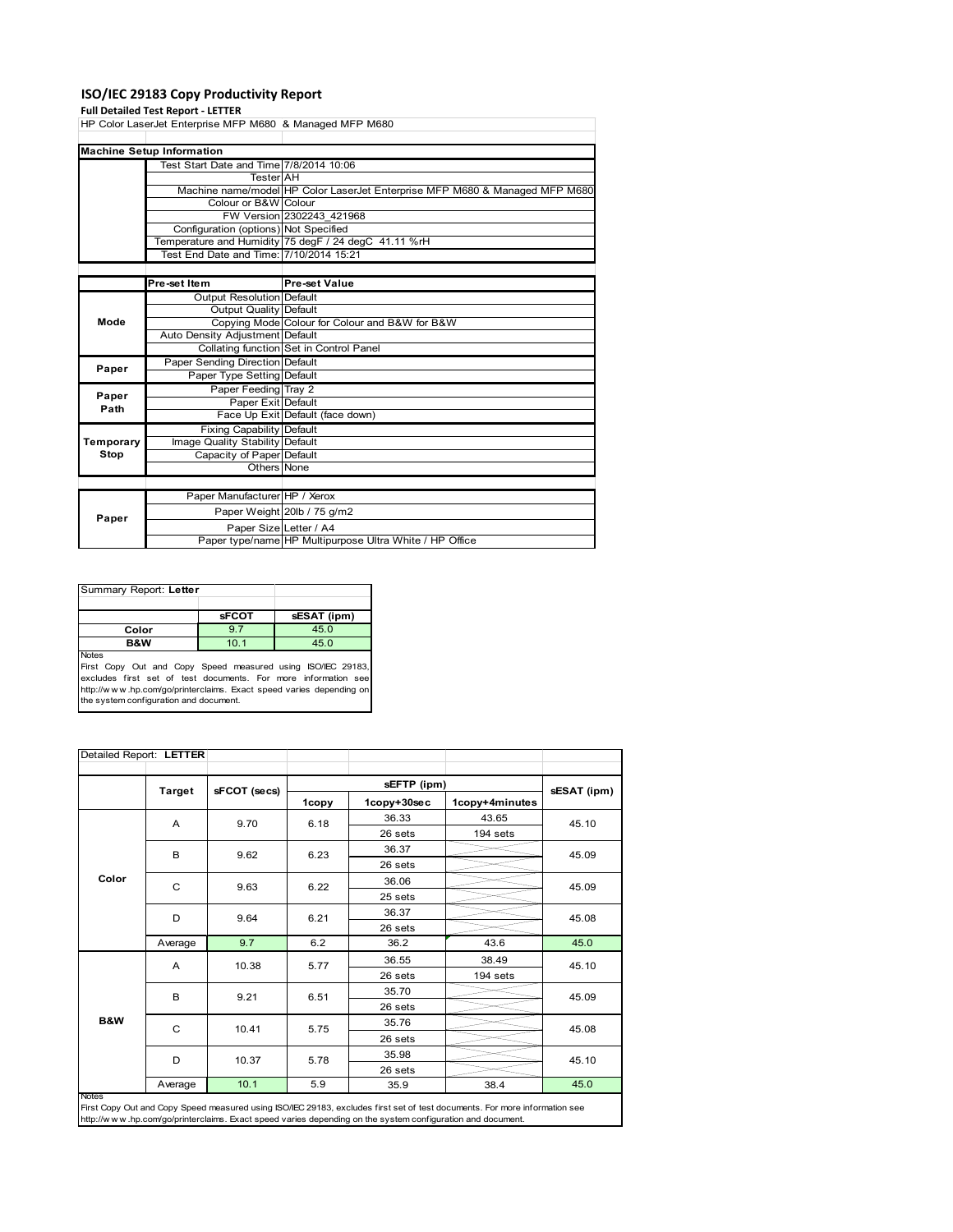#### **ISO/IEC 29183 Copy Productivity Report**

#### **Full Detailed Test Report ‐ A4**

|           | HP Color LaserJet Enterprise MFP M680 & Managed MFP M680 |                                                                             |  |  |  |
|-----------|----------------------------------------------------------|-----------------------------------------------------------------------------|--|--|--|
|           |                                                          |                                                                             |  |  |  |
|           | <b>Machine Setup Information</b>                         |                                                                             |  |  |  |
|           | Test Start Date and Time 7/8/2014 10:06                  |                                                                             |  |  |  |
|           | <b>Tester</b> AH                                         |                                                                             |  |  |  |
|           |                                                          | Machine name/model HP Color LaserJet Enterprise MFP M680 & Managed MFP M680 |  |  |  |
|           | Colour or B&W Colour                                     |                                                                             |  |  |  |
|           |                                                          | FW Version 2302243 421968                                                   |  |  |  |
|           | Configuration (options) Not Specified                    |                                                                             |  |  |  |
|           |                                                          | Temperature and Humidity 75 degF / 24 degC 41.11 %rH                        |  |  |  |
|           | Test End Date and Time: 7/10/2014 15:21                  |                                                                             |  |  |  |
|           |                                                          |                                                                             |  |  |  |
|           | Pre-set Item                                             | <b>Pre-set Value</b>                                                        |  |  |  |
|           | <b>Output Resolution Default</b>                         |                                                                             |  |  |  |
|           | Output Quality Default                                   |                                                                             |  |  |  |
| Mode      |                                                          | Copying Mode Colour for Colour and B&W for B&W                              |  |  |  |
|           | Auto Density Adjustment Default                          |                                                                             |  |  |  |
|           |                                                          | Collating function Set in Control Panel                                     |  |  |  |
| Paper     | Paper Sending Direction Default                          |                                                                             |  |  |  |
|           | Paper Type Setting Default                               |                                                                             |  |  |  |
| Paper     | Paper Feeding Tray 2                                     |                                                                             |  |  |  |
| Path      | Paper Exit Default                                       |                                                                             |  |  |  |
|           |                                                          | Face Up Exit Default (face down)                                            |  |  |  |
|           | Fixing Capability Default                                |                                                                             |  |  |  |
| Temporary | Image Quality Stability Default                          |                                                                             |  |  |  |
| Stop      | Capacity of Paper Default                                |                                                                             |  |  |  |
|           | Others None                                              |                                                                             |  |  |  |
|           |                                                          |                                                                             |  |  |  |
|           | Paper Manufacturer HP / Xerox                            |                                                                             |  |  |  |
|           |                                                          | Paper Weight 20lb / 75 g/m2                                                 |  |  |  |
| Paper     | Paper Size Letter / A4                                   |                                                                             |  |  |  |
|           |                                                          | Paper type/name HP Multipurpose Ultra White / HP Office                     |  |  |  |

### Summary Report: **A4 sFCOT sESAT** (ipm)<br>9.8 42.7 **Colour 9.8 42.7**<br>**B&W 9.8 42.7 B&W**

Notes

First Copy Out and Copy Speed measured using ISO/IEC 29183,<br>excludes first set of test documents. For more information see<br>http://www.hp.com/go/printerclaims. Exact speed varies depending on<br>the system.configuration and do

| Detailed Report: A4 |               |              |       |             |                |             |  |
|---------------------|---------------|--------------|-------|-------------|----------------|-------------|--|
|                     |               |              |       |             |                |             |  |
|                     | <b>Target</b> | sFCOT (secs) | 1copy | 1copy+30sec | 1copy+4minutes | sESAT (ipm) |  |
|                     | A             | 9.73         | 6.15  | 34.39       | 39.50          | 42.73       |  |
|                     |               |              |       | 25 sets     | 185 sets       |             |  |
|                     | B             | 9.73         | 6.15  | 34.23       |                | 42.72       |  |
|                     |               |              |       | 24 sets     |                |             |  |
| Colour              | C             | 9.71         | 6.17  | 34.15       |                | 42.74       |  |
|                     |               |              |       | 24 sets     |                |             |  |
|                     | D             | 9.82         | 6.10  | 34.26       |                | 42.73       |  |
|                     |               |              |       | 24 sets     |                |             |  |
|                     | Average       | 9.8          | 6.1   | 34.2        | 39.5           | 42.7        |  |
|                     | A             | 9.54         | 6.27  | 34.18       | 36.53          | 42.73       |  |
|                     |               |              |       | 24 sets     | 185 sets       |             |  |
|                     | B             | 9.21         | 6.51  | 34.32       |                | 42.74       |  |
|                     |               |              |       | 24 sets     |                |             |  |
| <b>B&amp;W</b>      | C             | 9.44         | 6.35  | 33.86       |                | 42.74       |  |
|                     |               |              |       | 24 sets     |                |             |  |
|                     | D             | 10.70        | 5.60  | 34.12       |                | 42.72       |  |
|                     |               |              |       | 24 sets     |                |             |  |
|                     | Average       | 9.8          | 6.1   | 34.1        | 36.5           | 42.7        |  |

Notes<br>First Copy Out and Copy Speed measured using ISO/IEC 29183, excludes first set of test documents. For more information see<br>http://www.hp.com/go/printerclaims. Exact speed varies depending on the system configuration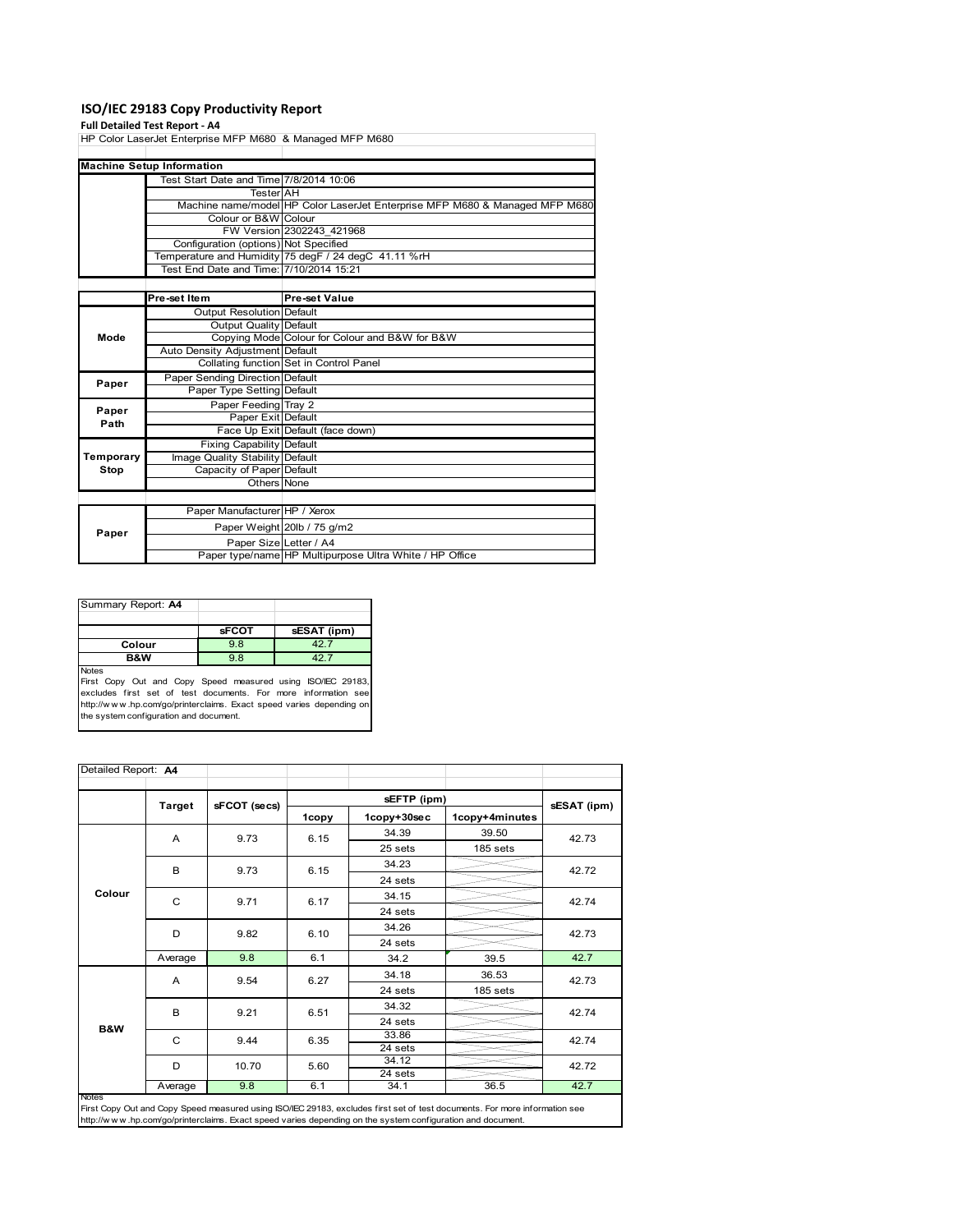## **ISO/IEC 24735 Copy Productivity Report**

**Full Detailed Test Report ‐ LETTER**

| <b>Machine Setup Information</b>        |                                                                             |
|-----------------------------------------|-----------------------------------------------------------------------------|
| Test Start Date and Time 7/2/2014 12:41 |                                                                             |
| TesterlAH                               |                                                                             |
|                                         | Machine name/model HP Color LaserJet Enterprise MFP M680 & Managed MFP M680 |
| Colour or B&W Colour                    |                                                                             |
|                                         | FW Version 2302243 421968                                                   |
| Configuration (options) Not Specified   |                                                                             |
|                                         | Temperature and Humidity 73 degF / 23 degC 19.5 %rH                         |
| Test End Date and Time: 4/25/2018 10:03 |                                                                             |
|                                         |                                                                             |
| Pre-set Item                            | <b>Pre-set Value</b>                                                        |
|                                         |                                                                             |
| Output Resolution Default               |                                                                             |
| Output Quality Default                  |                                                                             |
| Copying Mode Default                    |                                                                             |
| Auto Density Adjustment Default         |                                                                             |
|                                         | Collating function Activated (if not activated in default mode)             |
| Paper Sending Direction Default         |                                                                             |
| Paper Type Setting Default              |                                                                             |
|                                         | Paper Feeding Standard cassette                                             |
|                                         | Paper Exit Standard exit tray                                               |
| Face Up Exit Default                    |                                                                             |

|                                 | Conating iunction Activated (ii not activated in delault mode) |
|---------------------------------|----------------------------------------------------------------|
| Paper Sending Direction Default |                                                                |
| Paper Type Setting Default      |                                                                |
|                                 | Paper Feeding Standard cassette                                |
|                                 | Paper Exit Standard exit tray                                  |
| Face Up Exit Default            |                                                                |
| Fixing Capability Default       |                                                                |
| Image Quality Stability Default |                                                                |
| Capacity of Paper Default       |                                                                |
|                                 | Others Default                                                 |
|                                 |                                                                |
| Paper Manufacturer HP / Xerox   |                                                                |
|                                 | Paper Weight 20lb / 75 g/m2                                    |
|                                 | Paper Size Letter / A4                                         |
|                                 |                                                                |

| <b>ISO/IEC 24735 Copy Productivity Report</b> |                                                     |             |            |                 |                |                 |  |
|-----------------------------------------------|-----------------------------------------------------|-------------|------------|-----------------|----------------|-----------------|--|
| Detailed Report: LETTER                       |                                                     |             |            |                 |                |                 |  |
|                                               | Copying                                             | FSOT (secs) |            | EFTP (ipm)      |                | ESAT (ipm)      |  |
|                                               | Mode                                                | 1 set only  | 1 set only | $1$ set + 30sec | 1 set $+$ 4min | $1$ set + 30sec |  |
|                                               | 1:1                                                 | 13.65       | 17.57      | 37.12           | 41.68          | 45.09           |  |
| <b>Color Mode</b>                             |                                                     |             | $1$ set)   | 8 sets          | 49 sets        |                 |  |
|                                               | 1:2                                                 | 20.58       | 11.64      | 29.90           |                | 40.58           |  |
|                                               |                                                     |             | (1 set)    | 7 sets          |                |                 |  |
|                                               | 2:2                                                 | 22.72       | 10.54      | 28.56           |                | 40.58           |  |
|                                               |                                                     |             | (1 set)    | 7 sets          |                |                 |  |
|                                               | 1:1                                                 | 14.07       | 17.05      | 37.32           | 38.50          | 45.09           |  |
|                                               |                                                     |             |            | 8 sets          | 49 sets        |                 |  |
| <b>B&amp;W</b> mode                           | 1:2                                                 | 20.20       | 11.86      | 29.80           |                | 40.58           |  |
|                                               |                                                     |             |            | 7 sets          |                |                 |  |
|                                               | 2:2                                                 | 22.98       | 10.44      | 28.86           |                | 40.58           |  |
|                                               |                                                     |             |            | 7 sets          |                |                 |  |
| <b>Notes</b>                                  | Reports located: http://www.hp.com/go/printerclaims |             |            |                 |                |                 |  |